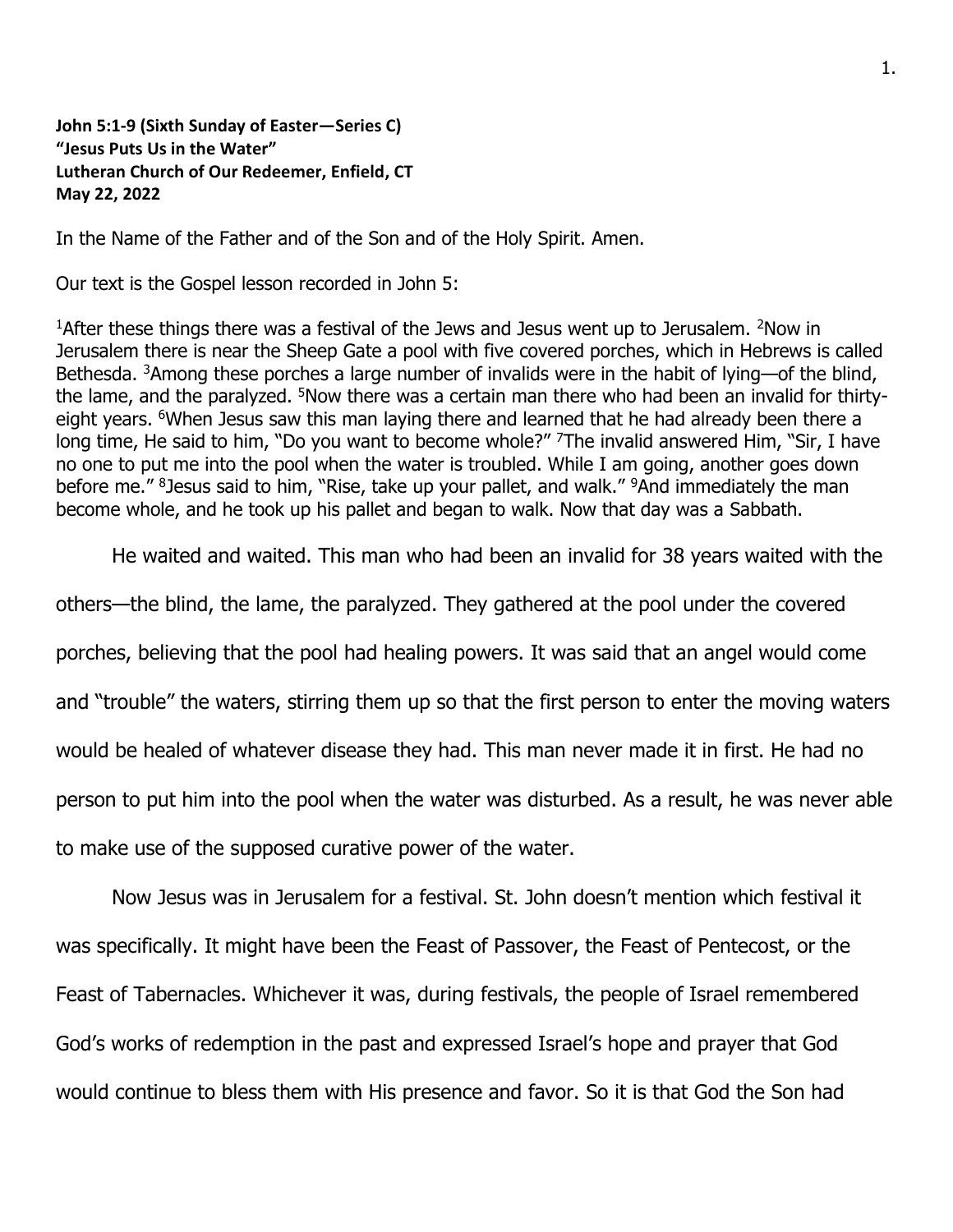come in human flesh in the person of Jesus to bring His grace to His people. Approaching the man, an invalid of 38-years, Jesus asked him, "Do you want to become whole?"

It's a question asking much more than "Do you want to be well and healthy again in your body?" In the context, Jesus' question inquires whether the man desires to be whole, pure, and without fault. It is this question that introduces Jesus into this story as the One who is the Creator, the Giver of Life. From John 1, "All things were made through him, and without him was not any thing made that was made. In him was life, and the life was the light of men" (Jn. 1:3-4 ESV). Later in John 5, Jesus said to the Jews who were seeking all the more to kill Him, "For as the Father raises the dead and gives them life, so also the Son gives life to whom he will" (Jn. 5:21 ESV). To "be whole" is nothing other than to be "created anew." This is what Jesus had said to Nicodemus, "Truly, truly, I say to you, unless one is born again from above he cannot see the kingdom of God" (Jn. 3:3). In John's Gospel, to be made whole is to be created anew, born again from above, to become a disciple of Jesus.

Hence Jesus' question to the man, "Do you want to become whole?" Do you want to be made alive again, created anew from above? The man thinks only of the water in the pool and of his failure to be put into the water when it was "troubled." But Jesus was thinking new creation through the forgiveness of sins and the granting of new life to be lived as a follower of Jesus by faith. So Jesus said to him, "Rise, take up your pallet, and walk." To hear those words is to hear Jesus say, "Become whole." And the man "became whole, and he took up his pallet, and began to walk"! The effect of Jesus' command is immediate. The Creator spoke, and it was so, just as He had at the very beginning when He commanded, "Let there be light!" And there was light.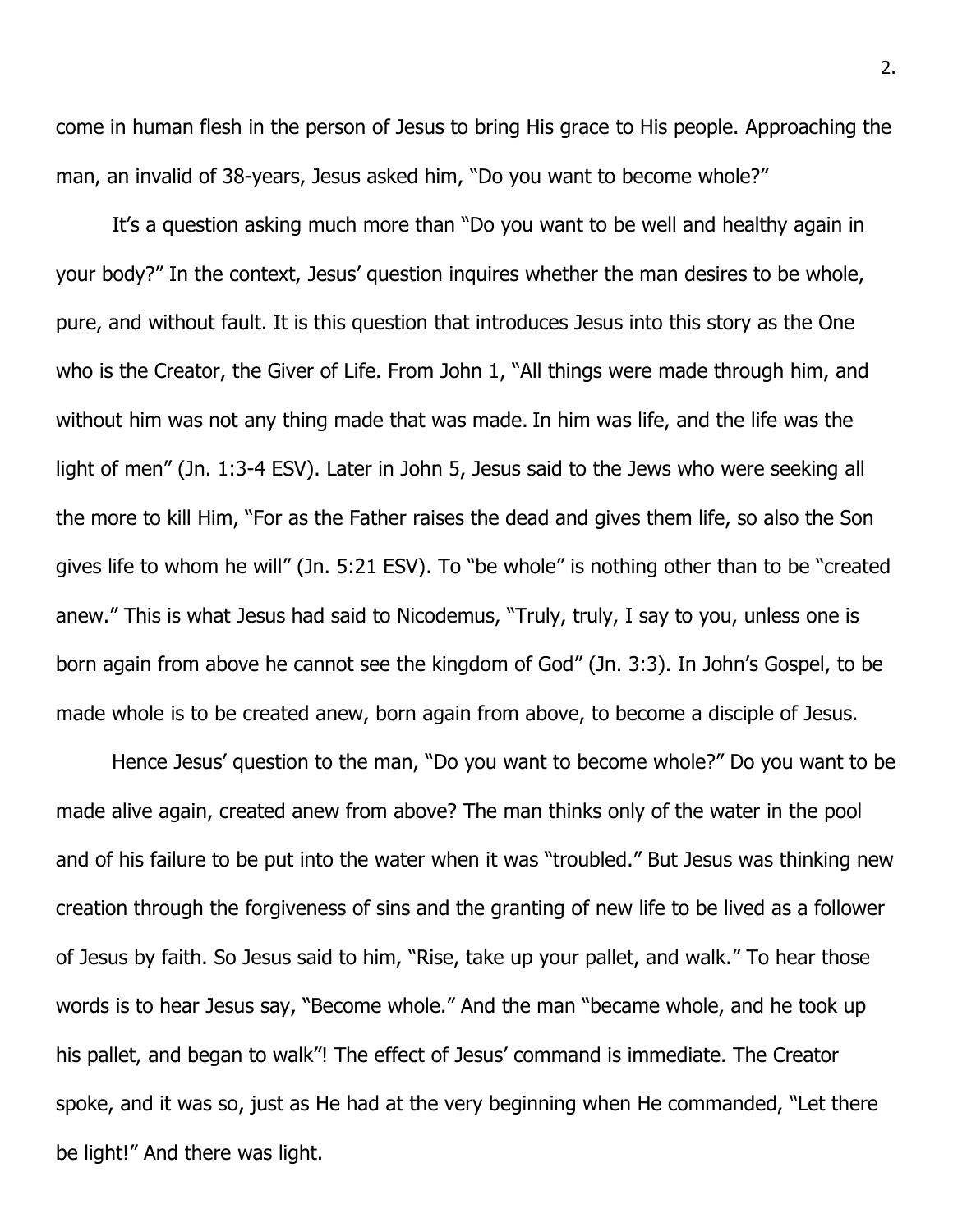In John's rich theological themes in his gospel we are presented by this text of the healing of the invalid with a story of new creation through the forgiveness of sins. The man got up to walk, and his walking demonstrated that he had become whole. When Jesus found this man later on in the temple, He said to him, "See, you have become whole. Sin no longer, that nothing worse may happen to you"—like eternal death and hell (John 5:14).

But what does this have to do with us? Everything, actually. New Testament stories of Jesus' healings are narratives about the reversal of that original human fall into sin. Jesus' healings are connected with the forgiveness of sins as stories of new creation brought about by the removal of sin and its consequences and therefore by the restoration of people to "wholeness."

Do you suffer from lack of "wholeness"? Are you subject to the effects of and consequences of sin in your body and soul? Are you found to be lacking in spiritual things blind, dead, and an enemy of God according to your fallen nature? If you sin, you are not whole, pure, and without fault. How did we learn it from Luther's Small Catechism? That I am "a lost and condemned creature" (Second Article). We have no way of healing or saving ourselves from this condition. There is no way that you or I can make ourselves whole, pure, and holy. We might say that we are like the man who cannot get into the pool. We have no strength in and of ourselves to change our standing before God. We cannot rely on the strength of others who are in the same sinful condition, who are just as lost and condemned as we are.

Then comes Jesus, true God and true Man. He and He alone "puts us into the water" and makes us whole in body, soul, and spirit. And the water that Christ puts us into is the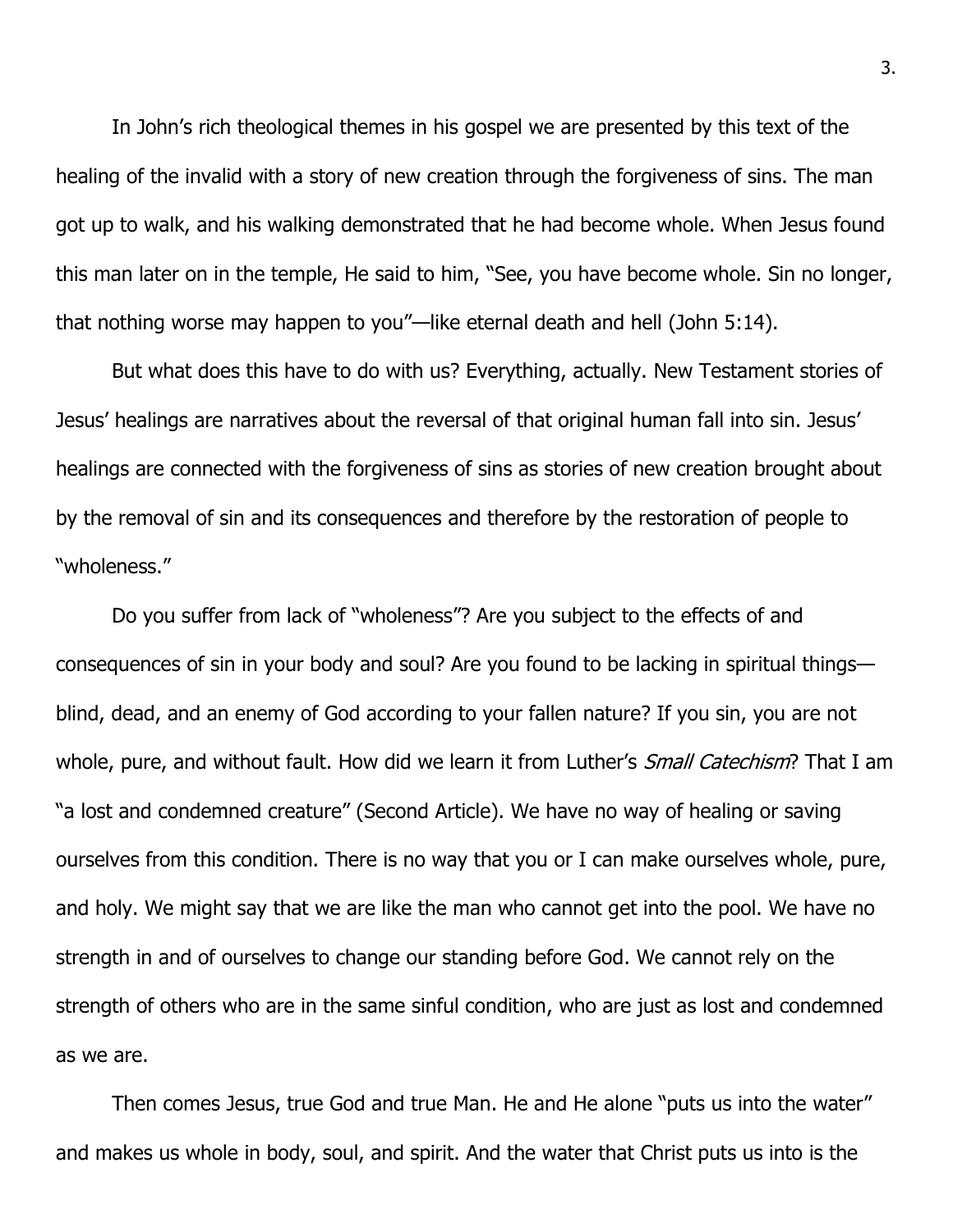life-creating, sin-forgiving water of Holy Baptism. Like Jesus' healing of the paralyzed man with the power of His Word, Baptism is also an event of new creation. By water and the Spirit, you and I are "born again from above" through the washing of water combined with God's powerful Word for the forgiveness of sins. For Baptism is "the water included in God's command and connected with God's Word."<sup>1</sup> Luther explains further in the Large Catechism, "Baptism is quite a different thing from all other water. This is not because of its natural quality but because something more noble is added here. God Himself stakes His honor, His power, and His might on it. Therefore, Baptism is not only natural water, but a divine, heavenly, holy, and blessed water, and whatever other terms we can find to praise it. This is all because of the Word, which is a heavenly, holy Word, which no one can praise enough. For it has, and is able to do, all that God is and can do [Isaiah 55:10–11]. . . . We must think this way about Baptism and make it profitable for ourselves. So when our sins and conscience oppress us, we strengthen ourselves and take comfort and say, 'Nevertheless, I am baptized. And if I am baptized, it is promised to me that I shall be saved and have eternal life, both in soul and body.' For that is the reason why these two things are done in Baptism: the body which can grasp nothing but the water—is sprinkled and, in addition, the Word is spoken for the soul to grasp. Now, since both, the water and the Word, make one Baptism, therefore, body and soul must be saved and live forever [1 Corinthians 15:53]. The soul lives through the Word, which it believes, but the body lives because it is united with the soul and also holds on through Baptism as it is able to grasp it. We have, therefore, no greater jewel in

<sup>&</sup>lt;sup>1</sup> Paul Timothy McCain, ed., *Concordia: The Lutheran Confessions* (St. Louis: Concordia, 2005), 339.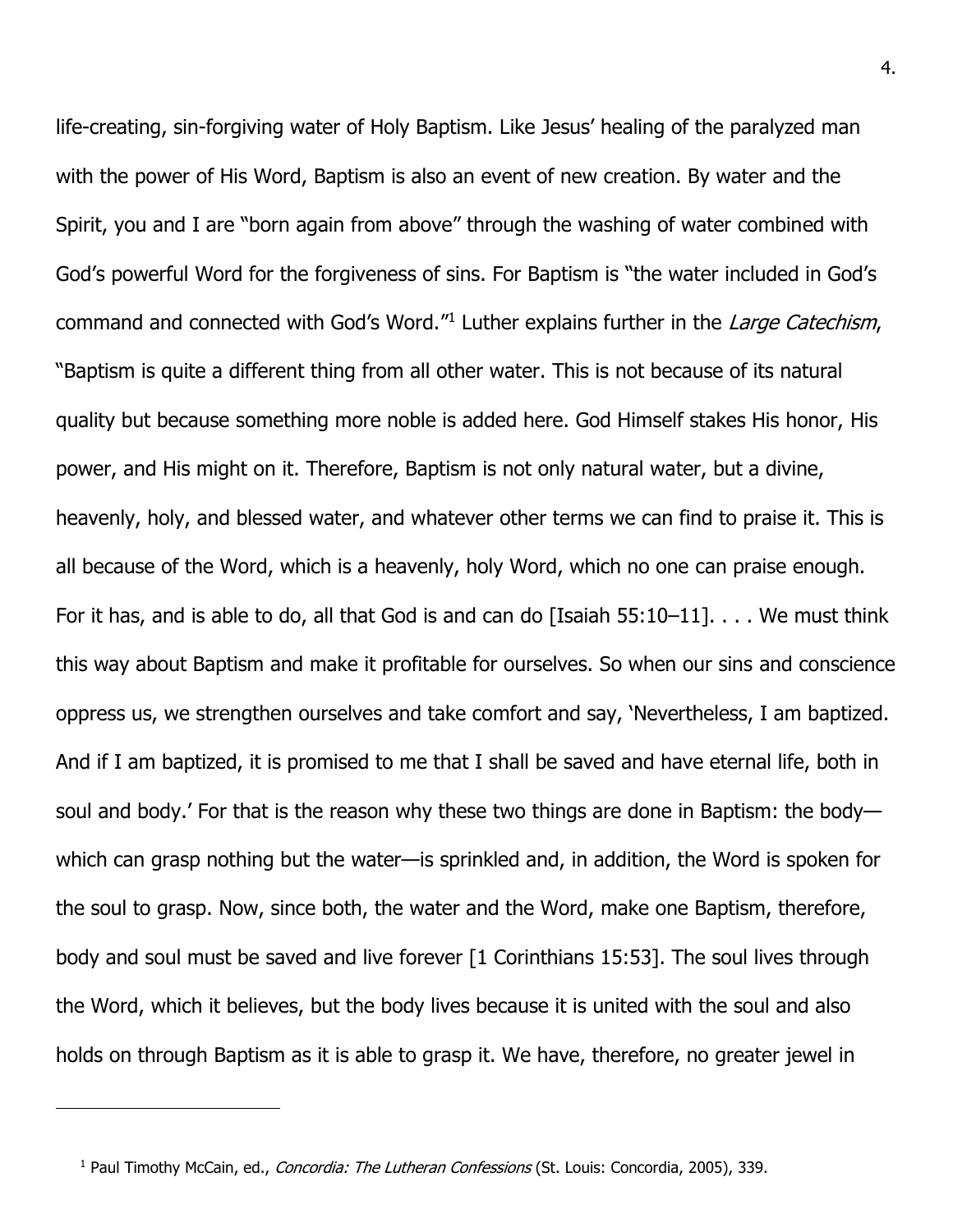body and soul. For by Baptism we are made holy and are saved [1 Corinthians 6:11]. No other kind of life, no work upon earth, can do this."<sup>2</sup>

By Baptism, you have been made whole. Your sins are forgiven. You are rescued from death and the devil. You are given eternal salvation. These are the gifts Christ Jesus purchased and won for you with His death on the cross and resurrection from the dead. By means of water and His Word in Baptism, Jesus Christ delivered His gifts to each of you personally, making you pure, without fault—forgiven—healed of your sins unto life everlasting. Through Baptism, you have become new creations with the new life of faith in Jesus and the holy living that the Spirit produces as the fruits of faith in you. "Born again from above" in the lavish washing of Baptism, you have died to sin and now rise daily and walk as followers of Jesus. Romans 6, "What shall we say then? Are we to continue in sin that grace may abound? By no means! How can we who died to sin still live in it? Do you not know that all of us who have been baptized into Christ Jesus were baptized into his death? We were buried therefore with him by baptism into death, in order that, just as Christ was raised from the dead by the glory of the Father, we too might walk in newness of life" (Rom. 6:1-4 ESV). So it is that Baptism "signifies that the old Adam in us should, by daily contrition and repentance, be drowned and die with all sins and evil lusts. And also it shows that a new man should daily come forth and arise, who shall live before God in righteousness and purity forever." 3

<sup>&</sup>lt;sup>2</sup> Paul Timothy McCain, ed., Concordia: The Lutheran Confessions (St. Louis: Concordia, 2005), 424-425, 427. 3 Ibid., 340.